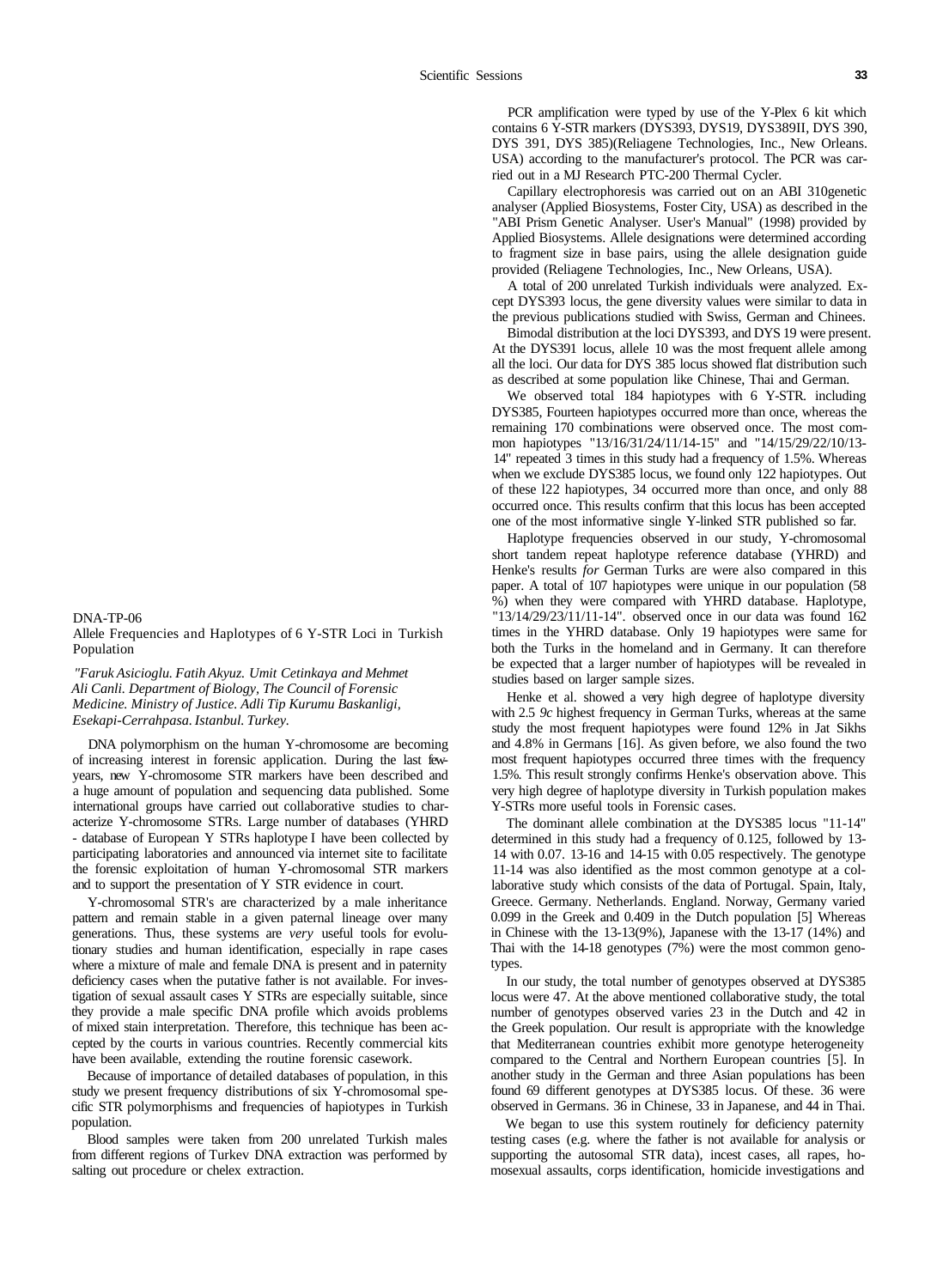.........

plan to use mass disaster. Indeed, inclusion of Y-STR typing in all forensic cases involving males should become routine.

We believe that the database size must be large enough. Future studies are needed to increase the database size that would allow accurate frequency estimation for rare haplorypes.

Keywords: Y-STR. Turkish Population. Haplotypes.

## DNA-TP-07

## Y **-STR** Typing **in** Forensic Casework

*"Faruk Asiciogiu. Fatih Akyuz. Umit Cetinkaya and Huseyin Hurber. Department of Biology. The Council of Forensic Medicine, Ministry of Justice. Adli Tip Kurumu Baskanligi. Esekapi-Cerrahpasa. Istanbul. Turkey.* 

DXA evidence in forensic analysis and paternity testing is based the interpretation of similarities or differences at genetic marker loci. The human Y chromosome represents only 2 % of the human genome ar.d is approximately 60 Mb in length. The role of the human Y chromosome in male sex determination requires being haploid. and this haploidy ha- the consequence that most of the chromosome escapes from recombination. Due to the lack of recombination, except for mutation events, all male relatives of the paternal lineage will share the same allele combination.

During the last decade. STR loci or microsatellites evolved to be the markers of the choice for forensic cases. The first *Y* -STR declined was Y27H39 known a: present as OYS19. Over 25 Y- STRs have been described and a basic set of nine or an extended set of eleven Y -STR were thoroughly investigated. Its applicability was demonstrated in a wide range of forensic cases such as: deficiency paternity cases of male offspring, victim identification in mass disasters. Application of Y -STRs in forensic casework can especially useful whenever mixtures of small amount of male DXA and large amount of female DNA have to be analyzed.

So far. the usefulness of Y -STRs was mostly presented in sexual assault case-, whereas two case studies presented here demonstrate that Y -STR- could be used effectively in paternity cases and other forensic investigations.

Case examples: DXA of both cases were extracted by salting out or chelex procedure. DXA was amplified using of the Y -Plex 6 and ProfilerPius kits in a MJ Research PTC-2OO Thermal Cycler and typed on an ABI?100 genetic analyzer.

Case 1: In. paternity testing, differences at genetic marker loci between the putative father and the offspring are attributed to nonbiologica: paternity, and thus, lead to the exclusion of biological paternity. However, spontaneous mutations in the germ line of the putative fatner at any genetic marker locus used in the analysis can lead to an erroneous exclusion since such mutations result in difference- between the raren: and the offspring. At this case, nine STR loci including. 03S135S. HumvWA. HumFGA. 08S1179. 021S11. 018S51. 05SS1S. 013S31" and 0"SS20. were analyzed. Among these loci, at the two loci 021S11: 018S51. differences has been found between the putative father and the child. These differences were one repeat decrease. The common practice in paternity testing is that a difference at one or two out of 6-15 STR loci commonly analyzed is attributed to mutation rather than non-paternity, whereas differences a: more than two loci are interpreted as non-biological paternity. Therefore, we decided to perform additional loci and Y - STRs were carried out. The results of Y -STR were very informative with 5 exclusion at 6 Y -STR loci.

Case 2: A piece of bloodstained wood was found at the scene of wood robbery. This bloodstained material and 5 samples taken from the suspects were sent for DXA identification. Autosomal testing showed match between the bloodstained wood and the one of the suspects, but this matched biood was not labeled sufficiently in which there was the date of the blood taken and some other details but not the name of the person. After reporting this result, the prosecutor sent a blood taken from this suspect. However the second coming blood did not match with the first coming blood sample with autosomal testing, but match with Y -STRs. Therefore we reported this situation as mentioning that these two bloods were not belonging to the same persons but to the persons who are in the same patrilineage. After all, prosecutor requested the repeat of the. analysis as saying that the second blood sample was not taken under his control and sent the suspected person to our lab. At the end. Y -STR testing and criminal investigation revealed that the second blood received was taken from the brother of the suspect. Keywords: Y -STR. Paternity. Human Identification